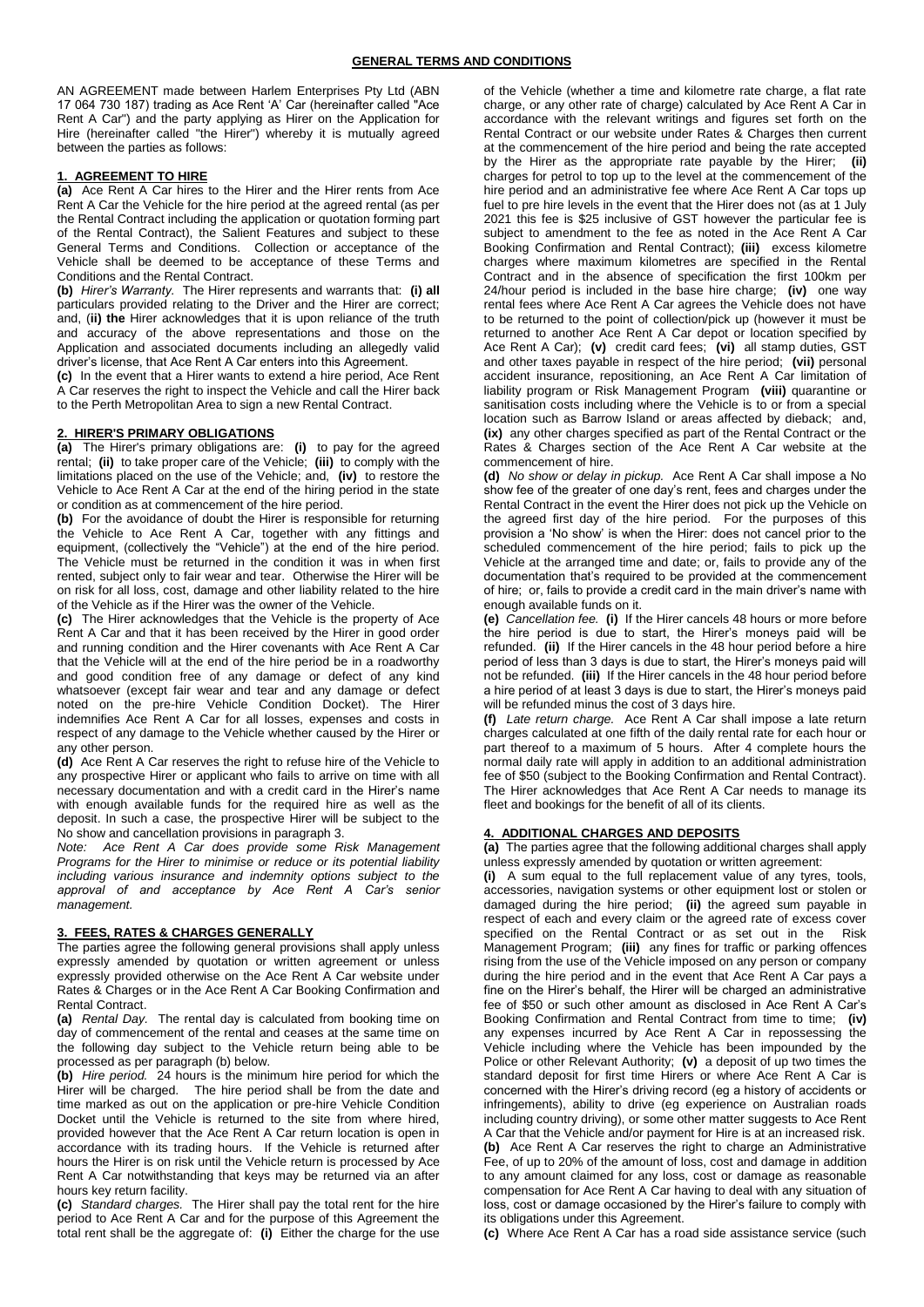as the RAC) the Hirer must pay the costs of call out, repairs, products and services generally where such call out is due to the Hirer's fault including where the Vehicle runs out of fuel, flat battery, lost keys or keys locked in the Vehicle.

# **5. PAYMENT AND ACCOUNTS**

**(a)** For non-account Hirers, all hire charges hereunder are at the request of Ace Rent A Car payable in advance for the estimated duration of hire unless specifically agreed to the contrary in writing by Ace Rent A Car. Should the period of hire be extended, the Hirer will immediately pay in advance the hire charge for the additional period or such deposit as required by Ace Rent A Car. Any moneys due from the Hirer to Ace Rent A Car will be paid immediately on the hire being terminated. Ace Rent A Car reserves the right to call the Hirer and Vehicle back to the Perth Metropolitan Area for inspection and to sign a new Rental Contract.

**(b)** For account Hirers, Ace Rent A Car may issue invoices on the earlier of completion of the hire period or weekly, fortnightly, monthly or on a COD basis. Payment terms for account customers will be no later than 7 days from the date of the invoice except for COD or where the Hirer is in default in which case immediate payment is required.

**(c)** *GST exclusive.* The consideration for any supply has been calculated initially without regard to and is exclusive of GST. If GST is payable in respect of any supply, Ace Rent A Car may increase the price for the supply ("original amount") by an amount sufficient so that the total amount payable in respect of the supply, after discounting for the amount of any GST payable in respect of the supply, is equal to the original amount.

**(d)** Ace Rent A Car may bank any part payments of invoices, without prejudice to its rights to recover the outstanding balance of any invoice, irrespective of the Hirer's intention when making that payment.

**(e)** *Interest.* It is agreed that Ace Rent A Car shall charge interest on all moneys owing at the rate of 20% per annum (on the basis of a 365 day year) calculated on a daily basis and compounded monthly. Interest shall become payable without need for notice.

# **6. CREDIT AND ORDERS**

**(a)** Ace Rent A Car at its discretion may refuse any order and may refuse to proceed with any order should the Hirer's credit worthiness or trade references be unsatisfactory or of concern to Ace Rent A Car.

**(b)** The Hirer hereby acknowledges that it has no right to credit or a credit facility from Ace Rent A Car and the granting of any credit or credit facility by Ace Rent A Car in respect to the supply of the Vehicle to the Hirer will be at Ace Rent A Car's absolute discretion and should credit or a credit facility be granted to the Hirer it will be on the terms and conditions set out in this document.

**(c)** The Hirer acknowledges that Ace Rent A Car may on their own or through their associates perform credit check(s) on the Hirer and the Nominated Drivers to ascertain credit worthiness of the Hirer and the Hirer and each Nominated Driver authorises (and after the event ratifies) Ace Rent A Car to make inquiries with accountants, financiers, creditors, Relevant Authorities and other people or parties to assess the credit worthiness of the Hirer and their driving history. The Hirer and each Nominated Driver waives in favour of Ace Rent A Car the right to privacy of its credit history, credit worthiness and driving history.

**(d)** All costs, charges, fees and duties payable in respect of such application for credit or credit facility or the provision of security or securities will be the sole expense of the Hirer.

**(e)** Ace Rent A Car may vary the terms and conditions of any credit facility from time to time, or revoke that credit facility at any time, at Ace Rent A Car's absolute discretion. Any such variation or revocation will take effect from the date such variation or revocation is communicated to the Hirer, in accordance with these terms and conditions.

**(f)** In respect of commercial hires, prior to commencement of hire or the extension of a hire period, Ace Rent A Car may require personal guarantees from directors or shareholders (including a holding company) of the Hirer, a bank guarantee, cash security deposit or other form of security.

# **7. GENERAL RESTRICTIONS AND REQUIREMENTS OF HIRER AND DRIVER**

**(a)** The Hirer acknowledges and agrees that: **(i)** Hire rates are based on each nominated driver being aged between 22 and 70 years old whom hold a valid full driver's license (provisional and probationary driver's such as P Platers or drivers on an "extraordinary driver's license" granted by a Court are not permitted to drive Ace Rent A Car vehicles) for a period of at least 12 months prior to the commencement of hire. If the proposed Hirer or a nominated driver is outside of these parameters, the proposed Hirer must notify Ace Rent A Car at the time of booking and in any event prior to commencement of the hire period. **(ii)** Unless this is a negotiated commercial hire contract, the maximum number of Nominated Drivers per hire contract is 4. Ace Rent A Car may require each such person to sign the Rental Contract.

**(b)** The parties agree and the Hirer undertakes that no person shall drive the Vehicle unless s/he: **(i)** holds a current motor drivers licence which is valid in the State or Territory for the class of vehicle hired however provisional and probationary driver's such as P Platers or drivers on an "extraordinary driver's license" granted by a Court; **(ii)** has never been refused motor vehicle insurance; **(iii)** has never been convicted of any offence relating to driving a motor vehicle under the influence of alcohol or drugs or driving with a blood alcohol content equal to or greater than the percentage constituting an offence at law; and, **(iv)** is at least 21 years old as at their last birthday and has held a full drivers licence of the required class for a minimum period of 12 months prior to the commencement of hire and has held a valid driver's license for at least 4 years during their lifetime.

**(c)** The Vehicle must not be driven by any person other than the Hirer or an approved Nominated Driver, or where the Hirer is a company operating as a business, the Hirer's properly authorised employee, agent, contractor or other representative.

*Note: The illegal use or theft by a 3rd party without the connivance, consent or negligence of the Hirer shall not of themselves constitute a breach of this undertaking however leaving the Vehicle unattended with the motor running or leaving the keys unattended (eg in the ignition or on a tyre) do constitute gross negligence for the purpose of this clause.* 

# **HIRER'S UNDERTAKINGS AND RESTRICTIONS ON CARE FOR AND USE OF THE VEHICLE**

The Hirer acknowledges and undertakes as follows:

**(a)** *General.* The Hirer must take good care of the Vehicle at all times. This includes maintaining sufficient water in the radiator, oil in the engine sump, gearbox or transmission, transfer case and differentials and keeping the tyres correctly inflated. The Vehicle must not be abused or misused by the Hirer in any way whatsoever or be driven or used when it is in a damaged or unsafe condition.

**(b)** The Vehicle must not be used by the Hirer: **(i)** for any illegal purpose; or, **(ii)** in any race, speed test or contest or in preparation therefore; or, **(iii)** to propel or tow any vehicle or trailer or to convey any load in excess of that for which the Vehicle was constructed; or **(iv)** for the conveyance of passengers for hire, fare or reward.

**(c)** *Alcohol and drugs.* The Vehicle must not be driven by the Hirer under the influence of intoxicating alcohol or drugs. The Vehicle must not be driven by the Hirer when having a blood alcohol content equal to or greater than the percentage constituting an offence at law. The Hirer will not refuse or fail to undergo a breath, blood or similar test or analysis in compliance with the directions of a member of the police force or other Relevant Authority. Such refusal shall give Ace Rent A Car the right to terminate this hire agreement.

**(d)** *No smoking!* Please be aware that all Vehicles have a nonsmoking policy. Fines will apply if this policy is not strictly adhered to and recovering seats may be required and charged to you. As at 1 July 2021 the minimum smoking compensation fine is \$100 plus any additional detailing or repair costs where there is a smell of smoke or smoking related damage (fees and costs subject to specification in the Booking Confirmation and Rental Contract from time to time).

**(e)** The Vehicle must not be used or driven for the transportation of property unless the Hirer at the cost of the Hirer first obtains all necessary approvals, permits or licences from all Relevant Authorities.

**(f)** The Vehicle must not be used by the Hirer to haul any goods or convey any load unless specified and agreed prior to commencement of the hire period or to convey any load which was incorrectly or improperly loaded or secured.

**(g)** The Vehicle must not without the prior written consent of Ace Rent A Car be used by the Hirer for the carriage of Dangerous Substances or for transportation of animals including personal pets. If the Hirer requires the Vehicle to transport a licensed carer pet such as a Seeing Eye dog the Hirer must advise Ace Rent A Car prior to the commencement of hire and Ace Rent A Car may require a special bond.

**(h)** The Hirer shall carry out or cause to be carried out daily routine checking procedures and shall ensure: **(i)** that the supplies of lubricants are maintained at the correct levels. **(ii)** that the tyres are in good condition. **(iii)** that all controls and brakes are functioning properly. **(iv)** that the Vehicle is kept in a clean and tidy condition at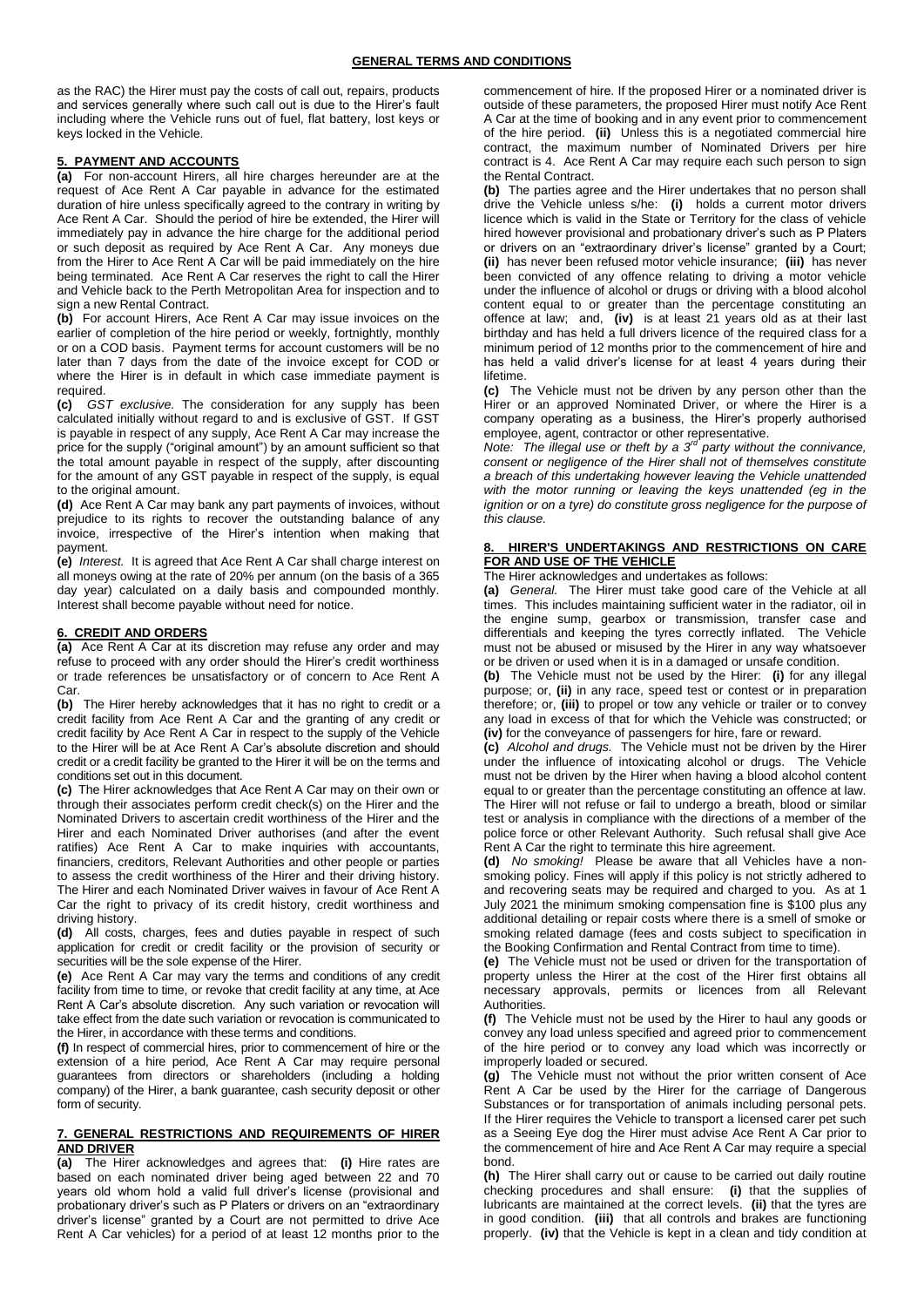all times. **(v)** that the Vehicle is not defaced in any way.

**(i)** *No re-hiring/subleasing.* The Vehicle or any part thereof, shall not be re-hired, on-hired, sub-let or loaned to any 3<sup>rd</sup> party.

# **9. LIABILITY FOR ACCIDENTS, LOSS, DAMAGE AND/OR OTHER MATTERS**

The Hirer agrees that:

**(a)** The Hirer shall be liable to Ace Rent A Car for the full amount of any damage to the Vehicle (howsoever caused) which occurs on or after any breach by the Hirer of any term condition warranty or undertaking contained in this Agreement and for the negligence of the Hirer and its servants and agents.

**(b)** The Hirer acknowledges and agrees that the amount of any damage to the Vehicle shall be assessed by an authorised representative of Ace Rent A Car (or a Qualified Person engaged for the purpose by Ace Rent A Car) who shall certify the amount of such assessment and in either case the assessment of damage so made shall be final and binding on Ace Rent A Car and on the Hirer in the absence of manifest error. Unless otherwise agreed, Replacement Value shall apply.

**(c)** The Hirer is liable for the full amount for all damage caused by incidents involving animals or livestock.

**(d)** The Hirer is liable for the full amount for all damage caused in a Single Vehicle Accident.

**(e)** The Hirer is liable for the full amount for all damage caused by the operation of the Vehicle: Off Road; on mine sites; and/or unsealed surfaces.

**(f)** For the avoidance of doubt, unless expressly and separately agreed, Ace Rent A Car and any insurance or self-insurance placed by Ace Rent A Car does not cover damage or injury to persons or property (including the Vehicle) in the following circumstances: **(i)** on mine sites including access roads to mine sites; **(ii)** on private roads; **(iii)** on beaches, boat ramps, rivers, lakes or other places where the motor vehicle enters the water or could be immersed or partially or totally submerged in water; **(iv)** occasioned by cyclones, storms, floods, tides, fires, inclement weather or other Force Majeure. **(g)** Where tyres are replaced by the Hirer the replacement tyre or tyres must be the same make and model as the tyres at the commencement of the hire.

**(h)** Ace Rent A Car takes no responsibility and gives not warranty for the selection, fitting and use of any child seats, capsules or other fittings for the safe transport of children or babies. Ace Rent A Car's position is that commercial vehicles such as utes, buses and vans should not be used for the transport of children or babies. The Hirer does this entirely at its risk even in circumstances where Ace Rent A Car makes such a child restraint available for hire.

#### **10. SPECIFIC PROVISIONS IN RESPECT OF OFF ROAD USE**

If the Hirer uses the Vehicle Off Road then the Hirer shall be liable for and indemnifies Ace Rent A Car against:

**(a)** The cost of rectifying all tyre and steering damage.

**(b)** The cost of rectification of all under carriage damage.

**(c)** The cost of repairing all body damage unless such damage can be attributed to a specific accident on a public road.

**(d)** The cost of returning the Vehicle to Ace Rent A Car should the Vehicle for any cause break down or be damaged or need towing.

**(e)** The cost of rectification of damage to over carriage, suspension, chassis, differential, gear box, transfer case, axles, wheels or other damage caused by Off Road use, misuse or abuse of the Vehicle, and

**(f)** The cost of replacing spare wheels, equipment, tools and jack.

#### **11. ACCIDENTS, INCIDENTS AND DAMAGE**

**(a)** The Hirer will report (by telephone and later confirmed in writing) to Ace Rent A Car or Ace Rent A Car's solicitors (for the purpose of considering any litigation against Ace Rent A Car) within 24 hours after any breakdown of the Vehicle or the occurrence of any accident or incident which might give rise to any claim by any person against Ace Rent A Car or the Hirer for injuries or damage to persons or property arising out of the hire, use or possession of the Vehicle by the Hirer and provide colour photographs or video where possible.

**(b)** The Hirer will complete and furnish to Ace Rent A Car within a reasonable time such statements, information and assistance as Ace Rent A Car may require in respect of any event or accident involving damage to the Vehicle or to the property of any person or injury to any person. Under no circumstances will the Hirer or any Nominated Driver admit Fault unless directed by Ace Rent A Car.

**(c)** The Hirer will not, without the prior written consent of Ace Rent A Car, make or give any offer, promise of payment, settlement waiver, release indemnity or admission of liability in respect of any accident, damage to the Vehicle or damage to the property of any 3rd person or injury to any person.

**(d)** The Hirer will enable Ace Rent A Car to inspect the Vehicle for the purpose of ascertaining the condition and state of repair thereof.

## **12. LIMITATIONS OF LIABILITY AND RISK MANAGEMENT**

Ace Rent A Car and the Hirer may agree that if the Hirer agrees to pay the Excess as per the agreed Risk Management Program, the Hirer can cap its potential liability to Ace Rent A Car in the event that an accident, loss or damage is not caused by or materially contributed to by the negligent act or omission of the Hirer.

**(a)** *Damage or accident attributable to Hirer.* If the Vehicle suffers damage whilst on hire – whether in an accident with another vehicle or otherwise - and it was attributable to the Fault of the Hirer then Ace Rent A Car will charge the Hirer the greater of the agreed Excess (the minimum from the Risk Management Program is currently \$2,850 plus GST per event for cars and \$3500 plus GST per event for SUV's, Vans, Utes and mini busses) and Ace Rent A Car's loss, cost and damage plus an administrative fee which will be no more than 20% of the amount of loss, cost and damage. This minimum is expressly subject to alternate specification in the Booking Confirmation and Rental Contract from time to time or a specific direction from Ace Rent A Car at the point of hire where Ace Rent A Car assesses a higher than standard – which may be due any risk factors including without limitation driving history, insurance costs, Hirer's itinerary and environmental factors.

**(b)** Even if Ace Rent A Car claims on Ace Rent A Car's third party property damage policy the Hirer will have to pay the sum calculated in accordance with paragraph (a) above. Ace Rent A Car will not claim the Excess sum twice for the one accident but where the accident is the Fault of the Hirer then the Hirer may be liable to Ace Rent A Car for a sum greater than the Excess. For example, the Excess payable to Ace Rent A Car's third party damage insurer may be capable of being absorbed in the amount in paragraph (a) above. If not, then the sum claimed by Ace Rent A Car from the Hirer will be greater than the applicable Excess.

**(c)** *Damage or accident not attributable to Hirer*. If the accident or damage was not attributable to the fault of the Hirer then the Hirer's liability to Ace Rent A Car for damage to the Vehicle shall be capped at the Excess but without prejudice to Ace Rent A Car's right to pursue the party causing the damage. Further, Ace Rent A Car may charge the Hirer for costs of repossessing the Vehicle (including towing) and losses such as for lost profits. If Ace Rent A Car makes a claim on its third party damage insurance policy then the excess payable to Ace Rent A Car's Third Party Damage Insurer may be capable of being absorbed in the \$2,850 plus GST per event for cars and \$3500 plus GST per event for SUV's, Vans, Utes and mini busses (or such other sum determined with reference to paragraph (a) above). If not then the sum claimed by Ace Rent A Car from the Hirer may be greater than the Excess.

**(d)** *No cover for Single Vehicle Accidents.* If the Hirer is involved in a single vehicle accident i.e., no other vehicle involved (such as a roll over or impact with a tree or other stationary thing) then Ace Rent A Car will charge the Hirer the greater of the Excess and Ace Rent A Car's loss, cost and damage plus and Administrative fee which will be no more than 20% of the amount of loss, cost and damage.

**(e)** *No cover for collision with animals.* If the Hirer has a collision with an animal (including livestock) then regardless of fault, Ace Rent A Car will charge the Hirer the greater of the Excess and Ace Rent A Car's loss, cost and damage plus and Administrative Fee which will be no more than 20% of the amount of loss, cost and damage.

**(f)** *No cover for accidents or damage incurred on mine sites.* If the Vehicle suffers damage on a mine site or construction site including damage attributable to salt or salt water, then regardless of fault, Ace Rent A Car may charge the Hirer the greater of the applicable damage Excess and Ace Rent A Car's loss, cost and damage plus and Administrative Fee which will be no more than 20% of the amount of loss, cost and damage.

**(g)** *Discretion to charge a lesser sum.* In any of the above scenarios Ace Rent A Car may elect simply to charge the amount of loss, cost and damage cost of repairs plus the Administrative Fee of not more than 20% or the cost of new vehicle plus an Administrative Fee if the Vehicle is written off.

**(h)** For the avoidance of doubt: **(i)** Ace Rent A Car may claim reimbursement from the Hirer for the costs of replacing lost or damaged equipment, costs of repossessing the Vehicle (including fines and towage charges) and the lost profits for the period when the Vehicle is out of commission **(ii)** The Excess is only a cap in respect of the Hirer's potential liability for damage to Ace Rent A Car's Vehicle and not to any vehicle or property owned by a  $3^{rd}$  party.

**(i)** Where the Hirer is a company or a business operating on or about mine sites or processing facilities, the Hirer must insure the Vehicle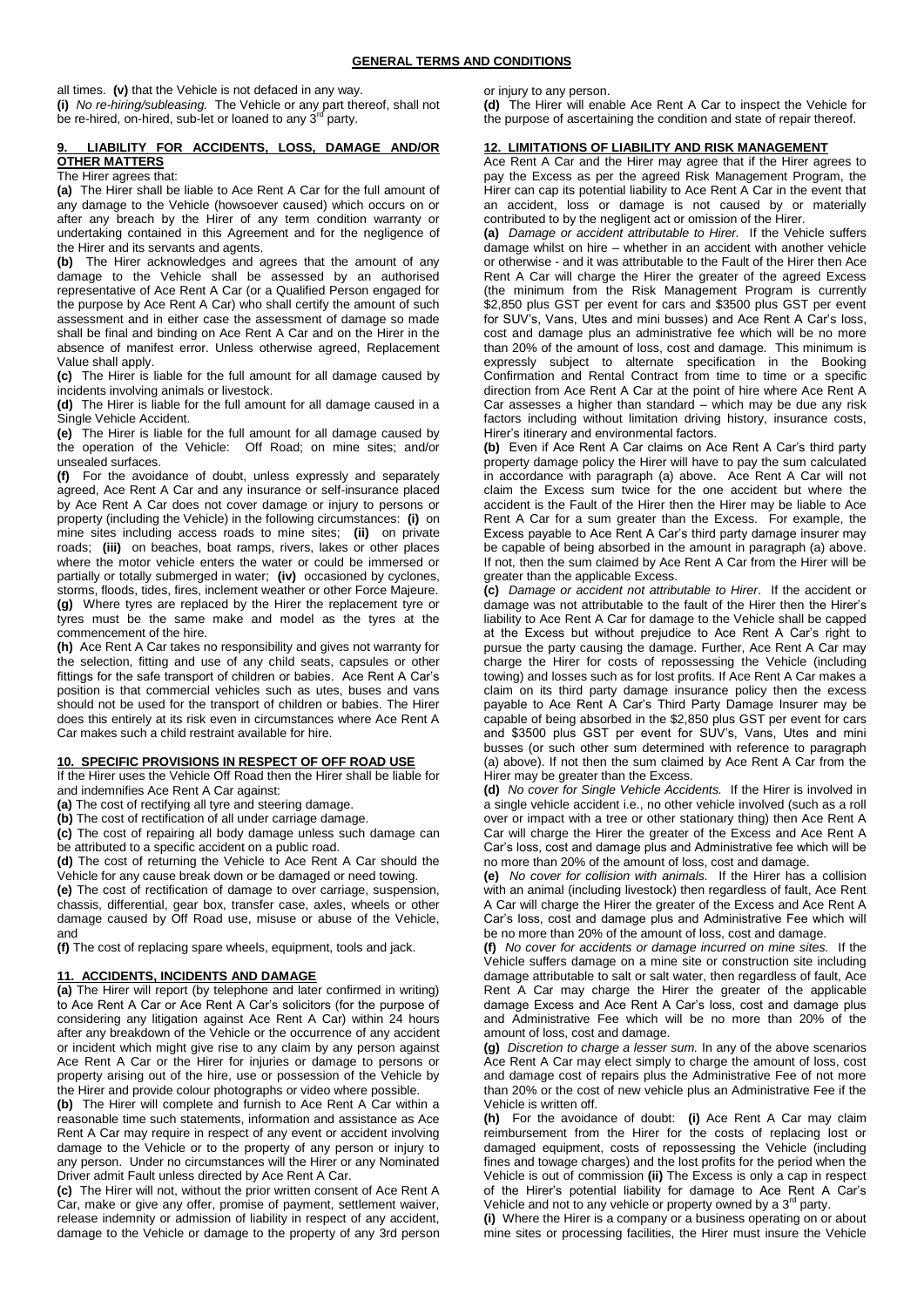under their own insurance and provide a Certificate of Currency in the joint names of Harlem Enterprises Pty Ltd T/a Ace Rent A Car and/or the financier of the Vehicle or such policy must note the interest of Ace Rent A Car and the financier in the policy schedule. Ace Rent A Car must be provided with a copy of the insurances forthwith upon request.

#### **13. NO WARRANTIES BY ACE RENT A CAR**

Except for any warranties implied in this Agreement by the Trade Practises Law (or consumer protection law), all conditions and warranties (statutory or otherwise) whether of fitness for purpose, quality or description are negatived and excluded.

**(a)** Ace Rent A Car will supply a copy of the manufacturer's specifications for a Vehicle upon request.

**(b)** The Hirer will not at any time make any claims against Ace Rent A Car for any loss or damage for delays through breakdown mechanical difficulty or accident or by reason of the Vehicle being found to be unsuitable for the purposes of the Hirer or with respect to any loss or damage to any property stolen from the vehicle or damaged or otherwise during the hire period or left in the Vehicle after the return of the Vehicle to Ace Rent A Car. And the Hirer hereby agrees to indemnify Ace Rent A Car in respect of all claims, damages and actions brought against Ace Rent A Car in respect thereof.

**(c)** Ace Rent A Car is not responsible for and makes no representation or warranty in regard to representations or statements made by a 3<sup>rd</sup> party booking service or travel agent.

# **14. PROTECTION OF ACE RENT A CAR'S RIGHTS:**

**(a)** *Termination for breach.*If the Hirer is found to be in breach of any term condition or warranty herein or has made any misrepresentation to Ace Rent A Car; or if Ace Rent A Car considers on reasonable grounds that the conduct of the Hirer is likely to adversely affect Ace Rent A Car's interests or the condition of the Vehicle then Ace Rent A Car may determine this Agreement and without notice repossess the Vehicle whereupon all moneys previously paid by the Hirer shall be forfeited to Ace Rent A Car but without prejudice to any claims or rights of Ace Rent A Car in respect of any arrears of rent or any moneys due to Ace Rent A Car.

**(b)** The Hirer shall not re-hire, sell, mortgage, charge, pledge, part with possession of or otherwise deal with the Vehicle and shall protect the same against distress, execution or seizure, and shall indemnify Ace Rent A Car against all losses, damages, costs, charges, and expenses arising directly or indirectly by any failure to observe and perform this condition, except in the event of requisition by a Relevant Authority.

**(c)** *Events of default.* If the Hirer makes default in punctual payment of sums due to Ace Rent A Car pursuant to the contract for supply of the Vehicle or services or other charges, or shall fail to observe and perform the provisions of this Agreement, or if the Hirer shall suffer any distress or execution to be levied against the Hirer, or make any arrangement with its creditors or being a company shall go into liquidation, administration, receivership or shall do or shall cause to be done or permit to suffer any act or thing whereby Ace Rent A Car's rights in the Vehicle may be prejudiced or put into jeopardy.

**(d)** *Indemnity.* The Hirer hereby agrees to pay Ace Rent A Car on demand and indemnify and keep indemnified Ace Rent A Car from and against any and all legal and other costs properly incurred by Ace Rent A Car in seeking to remedy any breach by the Hirer of this Agreement, which costs Ace Rent A Car may incur in connection with or as a consequence of remedying any such breach or default by the Hirer of this Agreement. The intended purpose and effect of this provision is to provide Ace Rent A Car with complete compensation for the costs associated with engaging a professional legal or other advisers for the purpose of recovering damages or debts associated with the Hirer's breach of this Agreement.

**(e)** *Repossession.* If the Hirer fails to return the Vehicle as and when required under this Agreement (other than due to theft or an accident), and if you fail to comply with a demand by Ace Rent A Car to return the Vehicle, then paragraphs (i) and (ii) shall apply. **(i)** Ace Rent A Car may take steps to recover and repossess the Vehicle where and when it is situated. The Hirer authorises Ace Rent A Car to enter any premises under the Hirer's occupancy or control in order to secure or repossess the Vehicle. The Hirer indemnifies Ace Rent A Car for any loss, damage or claim arising from the entry to premises or securing or repossessing of the Vehicle. Where required the Hirer must give such undertakings and do all such matters as may be required to obtain permission from a landlord, owner or other site controller to allow Ace Rent A Car to secure or repossess the Vehicle. **(ii)** The Hirer agrees that Ace Rent A Car may deem the Vehicle stolen and report it stolen to Relevant Authorities. Ace Rent A Car may the deregister the Vehicle.

### **15. PPSA**

**(a)** Ace Rent A Car (as grantee) may protect its interest in the Vehicle and as security for the obligations, representations, warranties and/or indemnities owing to it by the Hirer (as grantor) and the Guarantor (as grantor) by registering one or more charges pursuant to the PPSA against the Vehicle or against any deposit, promise to pay, card authority and all present and after acquired property of the Hirer and the Guarantor or other security granted pursuant to this Agreement. The Hirer and Guarantor and each of them hereby charge in favour of Ace Rent A Car all their present and after acquired property.

**(b)** To the extent permitted by law, the following sections in the PPSA will not apply to this Agreement and the Hirer as grantor hereby waives all rights arising under those sections: s92 (secured party must not damage goods when removing accession); s93 (reimbursement for damage); s94 (refusal of permission to remove accession); s95 (notice of removal of accession - to the extent that it requires the grantee to give a notice to the grantor); s97 (Court order about removal of accession); s118 (enforcing security interests in accordance with land law decisions); s121 (enforcement of liquid assets); s130 (notice of disposal to the extent that it requires the grantee to give a notice to the grantor); s132(3)(d) and (4); s134(1); s135 (notice of retention); s137; s140; s142 (redemption of collateral)

**(c)** The grantor hereby agrees, at the grantor's cost to do everything which the grantee reasonably requires to be done, for the purpose of ensuring that in relation to each and every Security Interest granted by it to the grantee: **(i)** any such Security Interest is enforceable, perfected and effective and continues to be so; **(ii)** the grantee may apply for any registration or give any notification which the grantee may deem necessary to ensure that the Security Interest has priority as a first priority interest, or with such other priority as the grantee agrees in writing; **(iii)** the grantee is able to exercise all of its rights in relation to the Security Interest; **(iv)** promptly sign any further documents and provide any further information (such information to be complete, accurate and up to date in all respects) that the grantee may reasonably require to register a Financing Statement, Financing Change Statement other document required under the PPSA; **(v)** indemnify and upon demand reimburse the grantee for all expenses incurred in registering a Financing Statement, Financing Change Statement or any other document required under the PPSA or for the purposes of releasing any charged property; **(vi)** give the grantee at least 14 days prior written notice of any proposed change in the grantor's name or any other change in the grantor's details; **(vii)** immediately advise the grantee of any material change in its business practices of selling goods that would result in a change in the nature of proceeds derived from such sales.

**(d)** The grantor hereby waives its right to receive a Verification Statement in accordance with s157 PPSA.

**(e)** The grantor will not disclose any information of the kind described in s275(1) PPSA without the prior written consent of the grantee.

# **16. GUARANTEE AND INDEMNITY**

**(a)** General: **(i)** In consideration of Ace Rent A Car at the request of the Guarantor agreeing to supply and continuing the supply of the Vehicle to the Hirer and in further consideration any credit or credit facility given by Ace Rent A Car to the Hirer, the Guarantor hereby guarantees to Ace Rent A Car the due and punctual payment by the Hirer of all moneys which are now or may from time to time hereafter be owing or remain unpaid by the Hirer to Ace Rent A Car and the due performance of the Hirer's obligations to Ace Rent A Car howsoever arising now and in the future and undertakes to pay all such moneys and fulfil all such obligations on demand; and, **(ii)** indemnify and keep indemnified Ace Rent A Car against all loss or damage that Ace Rent A Car may suffer by reason that the whole or any part of the Hirer's liability to Ace Rent A Car is not recoverable from the Guarantor by reason of any failure of liability of the Hirer for any reason. This indemnity will not be limited or affected in any way whatsoever by the fact that such moneys or obligations cannot be or could never be recovered from or enforced against the Hirer for any reason. Each Guarantor's liability under this clause is unlimited. **(iii)** The Guarantor hereby acknowledges that prior to the execution of this Agreement that the Guarantor has consulted independent legal advisers who have explained the nature, effect, extent and implications of this Guarantee and the obligations which this Guarantee places upon the Guarantor or has had the opportunity to take advice and declined to do so.

**(b)** The Guarantor acknowledges that the Guarantor's obligations under this Guarantee will be principal obligations co-extensive with those of the Hirer to Ace Rent A Car.

**(c)** This Guarantee is a continuing guarantee to Ace Rent A Car for all debts of the Hirer to Ace Rent A Car in respect of the Vehicle supplied or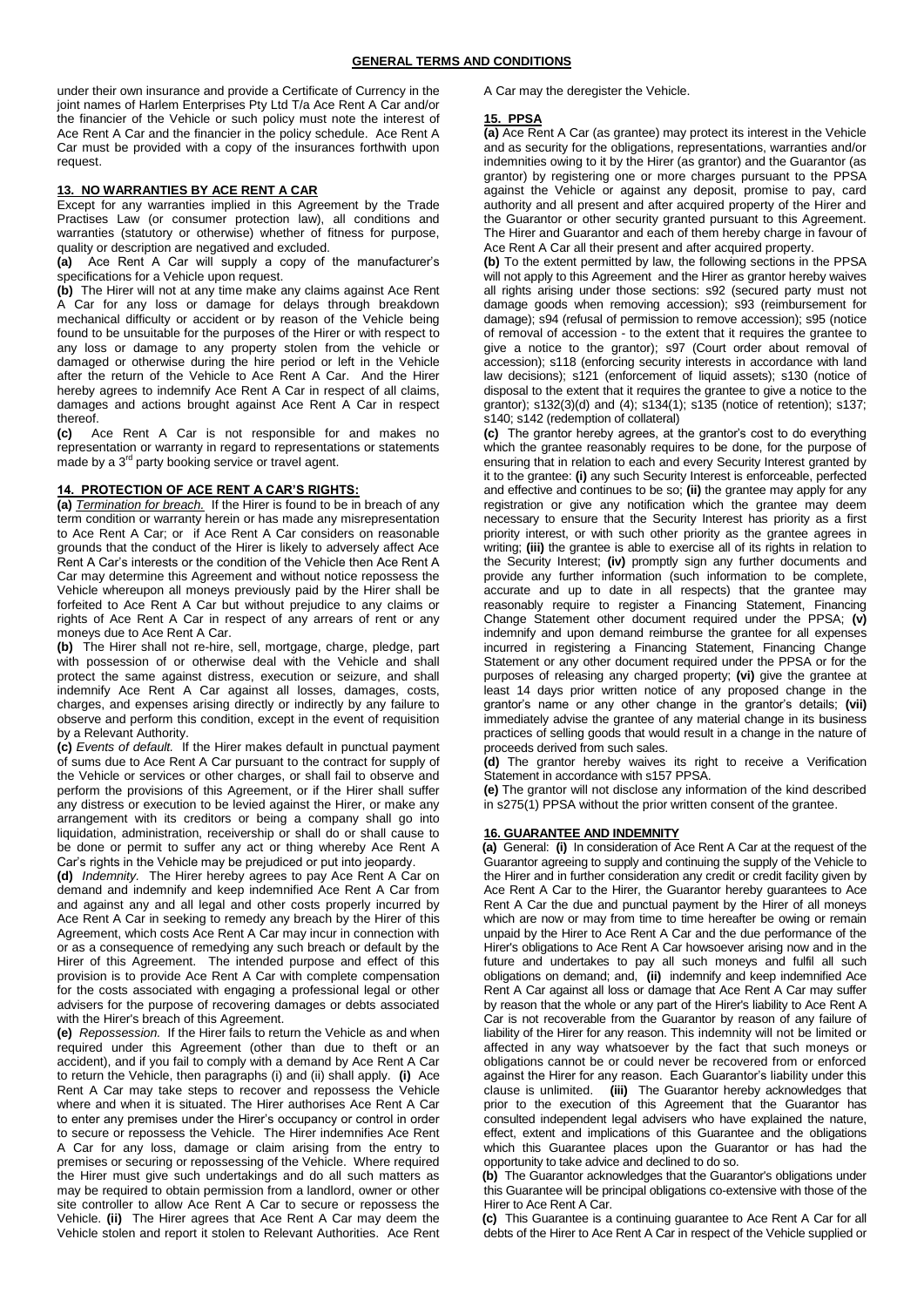# **GENERAL TERMS AND CONDITIONS**

to be supplied to the Hirer and will not be prejudiced, abrogated or affected by: **(i)** Ace Rent A Car providing any indulgence or concession to the Hirer or any Guarantor or by any variation in the terms upon which Ace Rent A Car supplies the Vehicle or makes credit available to the Hirer or by Ace Rent A Car waiving any breach or default by the Hirer; **(ii)** any payment made to Ace Rent A Car which is thereafter avoided whether by statute as a preference or voidable transaction or for any other reason whatsoever and any said payment will not operate to discharge the Guarantor's liability under this Guarantee and in that event Ace Rent A Car, the Hirer and the Guarantor are to be restored to the rights which each respectively would have had if the payment had not been made; **(iii)** the Guarantor not having notice of any neglect or omission by the Hirer to pay for the Vehicle ordered in accordance with the trade terms specified by Ace Rent A Car; **(iv)** any absolute or partial release of or compromise with the Hirer or any one or more Guarantor by Ace Rent A Car; **(v)** any composition, compromise, release, discharge, arrangement, abandonment, waiver, variation, relinquishment or renewal of any security or right by Ace Rent A Car; **(vi)** any variation of the provisions of this Agreement by the Hirer; **(vii)** any assignment of this Agreement of the contract of supply; **(viii)** any release, failure to sue, any agreement not to sue, any exchange, variation, renewal or modification made or any other dealing, act or omission (whether constituting a waiver, election, estoppel or otherwise) by Ace Rent A Car with respect to any judgment, order for payment of moneys, specialty, instrument (negotiable or otherwise) or other security whatsoever held, recovered, or enforceable by Ace Rent A Car or any obligation or liability whatsoever in respect of all or any of the moneys reserved by these General Terms & Conditions for the obligations contained herein **(ix)** any other act, omission or default on the part of Ace Rent A Car or the happening of any other matter or thing whereby the liability of the Guarantor would, but for this provision, have been discharged, reduced or otherwise affected or any other present or future legal disability of the Hirer or the Guarantor AND each of the above circumstances is to be construed separately and independently and so as not to limit the meaning or any other listed circumstances and is not to be limited by the provisions of any other clause in these General Terms & Conditions.

**(d)** Ace Rent A Car will not be required or obliged to give any notice to: the Guarantor of a default by the Hirer or any other Guarantor; or, give any notice to or obtain any consent from the Guarantor before the amount of moneys payable by the Hirer to Ace Rent A Car or the obligations and liabilities of the Hirer are increased or varied for any reason.

**(e)** The Guarantor will not in competition with Ace Rent A Car enforce any security held by the Guarantor against any of the assets of the Hirer or claim payment of any moneys owing to the Guarantor by any other Guarantor or the Hirer in any manner which would have the effect of reducing the amount recoverable by Ace Rent A Car of the money hereby guaranteed. The Guarantor will not prove or claim in any bankruptcy, liquidation, composition arrangement or assignment or in respect of the appointment of any liquidator or trustee until Ace Rent A Car has received 100 cents in the dollar in respect of the moneys owing by the Hirer to Ace Rent A Car and the Guarantor is to hold on trust for Ace Rent A Car that proof and claim and any dividend received thereon.

**(f)** This Guarantee is valid and effective and binds any person who executes it despite the fact that another proposed or contemplated party has not executed it.

**(g)** This Guarantee will not be affected by the death, disability, mental incapacity, bankruptcy, liquidation, insolvency, deed of arrangement, assignment or composition for the benefit of creditors, capital reconstruction or the appointment of a receiver and/or manager (whether by the court or under the powers contained in any instrument) or administrator of the Hirer or of any Guarantor or the property of any such party or notice of any of the preceding circumstances.

**(h)** In the event that this Agreement is transferred or assigned to any person or persons, the benefit of the Guarantee extends to the transferee or assignee and the benefit of the Guarantee continues to inure concurrently for the benefit of Ace Rent A Car despite any such transfer or assignment to the extent permissible by law.

### **17. INFORMATION AND PRIVACY**

**(a)** *Privacy.* When the Hirer makes an application to Hire a Vehicle, it consents to Ace Rent A Car using and disclosing the Hirer's personal information consistent with Ace Rent A Car's Privacy Policy. **(b)** *Secrecy.* Ace Rent A Car will use reasonable endeavours to maintain the confidentiality of the Hirer's confidential information but accepts no responsibility for loss of or damage to or maintenance of secrecy with respect to any plans, drawings, samples or other materials supplied by the Hirer to Ace Rent A Car or left in a Vehicle. **(c)** *Information.* The Hirer and Nominated Drivers (and authorised drivers) acknowledge that Ace Rent A Car may and may be required to use and disclose personal, private or confidential information in the course of the hire relationship and the entering into and giving effect to this Agreement. Information uses include: assessing and managing credit; damage monitoring; accident/incident and claims reporting and management; debt recovery; fraud prevention, insurance claims and credit management; insurance matters; and, to deal with infringements, tolls and Relevant Authorities generally. The Hirer indemnifies Ace Rent A Car for any claim or action brought by a Nominated Driver against Ace Rent A Car for properly using information pursuant to this clause 17.

#### **18. MINING, CIVIL, ENGINEERING AND CONSTRUCTION:**

The following paragraph 18 is specific to commercial use of the Vehicle particularly in regard to mining, civil, engineering, construction or related uses.

**(a)** *Servicing and Inspection.* **(i)** The Hirer shall at all reasonable times allow Ace Rent A Car, its employees, agents and/or its insurers to have access to Vehicle to inspect, test, adjust, repair or replace the same. **(ii)** Such work will be carried out at reasonable times to suit the Hirer's business operations. **(iii)** Unless otherwise agreed or specified, all servicing to the Vehicle including electrical, hoses, leaks, lubricants, filters, fire suppression/extinguishers, attachments etc., are to the Hirer's account and as per manufacturer's recommendations and/or good industry practice. Copies of all service reports, maintenance records and electrical/mechanical checks must be forwarded to Ace Rent A Car after each service interval.

**(b)** *Breakdown, repairs and adjustment.* **(i)** Any breakdown or the unsatisfactory working of any part of the Vehicle must be notified immediately to Ace Rent A Car and any claim for breakdown time will only be considered from the time and date of notification. **(ii)** Full allowance will be made to the Hirer for any stoppage due to breakdown of the Vehicle caused by the development of either an inherent fault not ascertainable by reasonable examination and for all stoppages for normal running repairs in accordance with the terms of this Agreement. **(iii)** Where repairs have been authorised and are not the responsibility of the Hirer, Ace Rent A Car may pay or reimburse the Hirer for the reasonable costs. **(iv)** The Hirer shall be responsible for all expenses, loss and damage incurred by Ace Rent A Car arising from any breakdown due to the Hirer's negligence, misdirection or misuse of the Vehicle, whether by the Hirer or his servants or agents, and for the payment of the hire during such breakdown periods. **(v)** The Hirer accepts responsibility for all callout service provided during hire pending the period e.g. to change filters, meshes or repair damage to the Vehicle.

**(c)** *Other stoppages loss of use due to breakdown*. **(i)** No claims will be admitted (other than those allowed for under 'breakdown' as herein provided) for stoppages through causes outside Ace Rent A Car's control, including bad weather or local conditions such as soft sand, lockout or any other site specific issues and the Hirer shall be completely responsible for the cost of recovering the Vehicle from difficult conditions, including loss of hire. **(ii)** Each item of the Vehicles specified in or hire pursuant to this Agreement is hired as a separate unit and the breakdown or stoppage of one or more units (whether the property of Ace Rent A Car or otherwise) through any cause whatsoever shall not entitle the Hirer to compensation or allowance for the loss of working time by any other unit or units of the Vehicle working in conjunction therewith, or associated labour costs.

**(d)** *Return for repairs*. If during the hire period Ace Rent A Car decides that urgent repairs to the Vehicle are necessary, it may arrange for such repairs to be carried out on site or at any other location of its nomination. If similar Vehicle is unavailable, Ace Rent A Car shall be entitled to suspend or terminate the contract in respect of that item forthwith by giving written notice to the Hirer.

#### **19. MISCELLANEOUS**

**(a)** *Distance.* Where relevant, the total distance driven shall be measured by the odometer installed in the Vehicle.

**(b)** *GPS and remote tracking*. Ace Rent A Car Vehicles may be fitted with a GPS tracker which can be used to open and close the Vehicle and track and record the geographical location, distance and speed of the Vehicle during the rental period. It can also be used to immobilise the vehicle in the event of non-payment or if Ace Rent A Car has grounds to suspect the Vehicle is being used for a Prohibited Use. The Hirer agrees that Ace Rent A Car can track and record the Hirer's location and use of the Vehicle using the GPS and the Hirer accepts that personal information may be recorded.

**(c)** *Compliance with Laws.* The Hirer covenants with Ace Rent A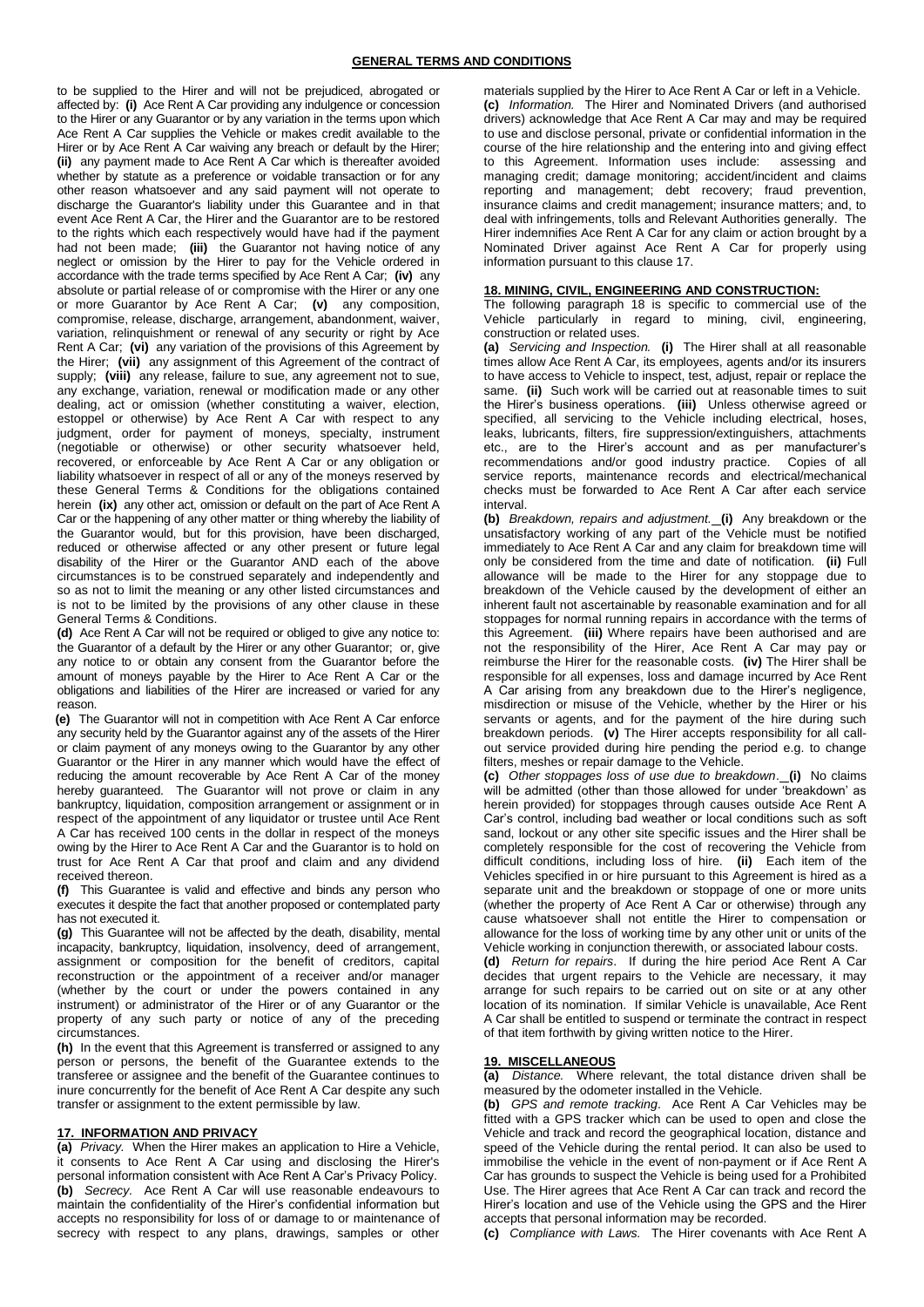Car that the Hirer will comply with all State and Federal statutes relating to the operation of motor vehicles and without limiting the generality thereof will pay all taxes, tolls, levies, charges, duties, fines and penalties imposed on the Vehicle arising out of the use of the Vehicle by the Hirer during the hire period and will apply for and obtain all necessary permits and licenses, lodge returns, execute such documents and do all such acts and things and pay all such monies as are required in connection with the operation of a motor vehicle in connection with the transportation of property and will indemnify Ace Rent A Car in respect of any liability incurred by Ace Rent A Car in respect thereof.

**(d)** *No agency.* The Hirer is not and shall not be deemed to be the agent of Ace Rent A Car for any purpose whatsoever and for all purposes shall be in no better position than a person driving the Vehicle with the consent of Ace Rent A Car.

**(e)** *Read down and severance.* If any term, provision, agreement, covenant or restriction of this Agreement is held by a court of competent jurisdiction or other competent authority to be invalid, void or unenforceable, the remainder of the terms, provisions, agreements, covenants and restrictions of this Agreement shall remain in full force and effect and shall in no way be affected, impaired or invalidated so long as the economic or legal substance of the transactions contemplated hereby is not affected in any manner materially adverse to any party hereto. Upon such a determination. the parties shall negotiate in good faith to modify this Agreement so as to effect the original intent of the parties as closely as possible in a reasonably acceptable manner in order that the transactions contemplated hereby may be consummated as originally contemplated to the fullest extent possible.

**(f)** *Warranty of Authority*. Any person who signs this Agreement on behalf of the Hirer warrants that for all purposes of the agreement he/she is the duly authorised agent of the Hirer. If such person is not the duly authorised agent of the Hirer then in consideration of Ace Rent A Car accepting the order or permitting that person to collect the Vehicle he/she shall be deemed to be the Hirer and agrees to be bound by this Agreement.

**(g)** *Hirer as representative.* Where a Hirer purchases any goods or service for the benefit of a 3rd party, whether as agent or in any other capacity, until that 3rd party has paid for the goods or service in full, the Hirer will remain liable as the primary debtor for those goods or services.

**(h)** *Subsequent hirings.* The parties agree that these terms and conditions will apply to all subsequent hirings of the Vehicle by the Hirer from Ace Rent A Car unless specifically varied in writing by the execution of a later agreement.

**(i)** *Assignment.* Ace Rent A Car may charge, assign, pledge, mortgage, transfer or otherwise dispose of, in whole or in part, its rights under this Agreement without further consent of the Hirer.

**(j)** *Counterparts.* This Agreement may consist of a number of copies (including facsimile or electronic copies), each signed by one or more parties to the Agreement. If there are a number of signed copies they are treated as making up the one document and the date on which the last counterpart is executed will be the date of the agreement. This Agreement is binding on the parties on the exchange of counterparts. A copy of a counterpart sent by facsimile or by electronic mail: must be treated as an original counterpart; is sufficient evidence of the execution of the original; and, may be produced in evidence for all purposes in place of the original. Further terms and conditions may be incorporated by reference to the Ace Rent A Car website or publications.

**(k)** *Waivers and Consents.* No consent or waiver expressed or implied by Ace Rent A Car to, or of, any breach of any of this Agreement by the Hirer will be construed as a consent or waiver to, or of, any other breach of the same or any other covenant, condition or duty. No consent or waiver by Ace Rent A Car will be valid unless provided in writing and signed by an authorized officer of Ace Rent A Car.

**(l)** *Further assurances.* The Hirer must do and concur in doing and permit to be done all such acts and things as may be necessary or reasonably required by Ace Rent A Car for the purpose of enforcing rights and remedies or obtaining relief or indemnity from third parties who have caused or contributed to loss, damage or cost of Ace Rent A Car, including but not limited to commencing or joining in or rendering reasonable assistance in respect of, an action against any 3<sup>rd</sup> party who may have caused or contributed to such loss cost or damage.

**(m)** *Covenants.* Where a corporate Hirer has no more than 4 directors the director signatory is deemed to personally covenant to uphold and cause to be performed the Hirer's Covenants.

**(n)** *Health and safety*. It is the Hirer's sole responsibility and risk to ensure that all health and safety law and regulations in relation to the Vehicle and its use are observed at all times after delivery of the Vehicle and that appropriate steps are taken in accordance with such law in relation to the storage, handling and use of the Vehicle. The Hirer indemnifies and will continue to indemnify Ace Rent A Car against all loss or damage arising out of any breach by the Hirer of health and safety law.

**(o)** *Description.* All photographs, weights, illustrations, dimensions and other particular given in or accompanying a quotation or order or contained in descriptive literature are approximate only and deviations there from shall not give rise to any claim against Ace Rent A Car.

**(p)** *Jurisdiction.* This Agreement is governed by the law of Western Australia and the parties submit to the jurisdiction of the Courts of this State.

**(q)** *Discharge.* Ace Rent A Car is not required to discharge a security until it has been fully paid however it shall use all reasonable endeavours to co-operate with the Hirer's requirements in respect of any security registrations.

**(r)** *Quotations.* All quotations issued by Ace Rent A Car to a Hirer are subject to these terms and conditions. Ace Rent A Car reserves the right to vary or rescind quotations at any time prior to the Hirer placing an order the subject of such quotations unless the parties agree to lock the quotation in for a period of time.

**(s)** *Ethical conduct.* The parties agree to act in accordance with any anti-corruption or similar law.

**(t)** *Special Orders.* In the event the Hirer requests a Vehicle or part thereof to be specifically purchased, a specialised purchase contract may be written up. Particular conditions set out in the contract shall prevail to the extent of any inconsistency with these general conditions. Similarly if the Hirer requires Ace Rent A Car hire a Vehicle or equipment from another supplier to fulfil an order, then such cross hire or sourcing arrangement shall be subject to a specialised equipment order contract which shall prevail over these general conditions to the extent of any inconsistency. A key term of that agreement is that the Hirer give Ace Rent A Car a full indemnity for loss, cost or damage arising out of the cross hire arrangement to extent that such loss, cost or damage are caused or contributed to by the Hirer. Nothing in the foregoing requires Ace Rent A Car to acceded to any such request by the Hirer.

## **20. DEFINITIONS**

**Access Device** means any device for accessing, locking or activating the motor vehicle - most commonly meaning the key.

**Accident** means any collision (other than a Single Vehicle Accident) between the Vehicle and any other object, including another vehicle, or any other incident or occurrence that results in the Vehicle being damaged, lost or destroyed.

**Act of God** or **Force Majeure** means an accident of a nature beyond Ace Rent A Car's reasonable control including without limitation civil unrest, war, flood, lightning, industrial/labour dispute, epidemic or inclement weather.

**Approved Unsealed Road** means an Unsealed Road for which Ace Rent A Car has expressly agreed in writing shall be an Approved Unsealed Road. It is a condition of approval that the road is a gravel road which is well formed, graded, well maintained and in good condition at the time of driving the Vehicle upon the road and that any requisite permits have been obtained from the Relevant Authority.

**Business Day** means a day in which trading banks are open in Western Australia provided that day is not a Saturday, Sunday or Public Holiday in Western Australia or the state or territory of receipt of a formal notice under this Agreement.

**Collision** means two things coming into contact.

**Complete Vehicle Rental Contract** and this **Agreement** mean these General Terms and Conditions, the application information, Booking Confirmation, Rental Contract (containing variables), application for hire with the pre-hire Vehicle Condition Docket and (if applicable) any agreed Risk Management Program and any accepted quotation and where these General Conditions are incorporated into a Long Term Hire Agreement with Option to Buy those terms are incorporated into this definition.

**Dangerous Substances** means inflammable liquids, gases or solids having a true flash point of less than 23 degrees Celsius (73 F) or of any goods materials or substances of an explosive or corrosive nature.

**Excess** and where the car is insured, **Insurance Excess** means the amount the Hirer is responsible for under the Risk Management Program or other provision of this Agreement in the event the Vehicle is damaged, regardless of fault. Note that if the Hirer is in breach of its duties as Hirer or bailee or negligent the insurer or Ace Rent A Car in the case of self-insurance may call upon the Hirer to indemnify or reimburse Ace Rent A Car (or insurer as the case may be) to the